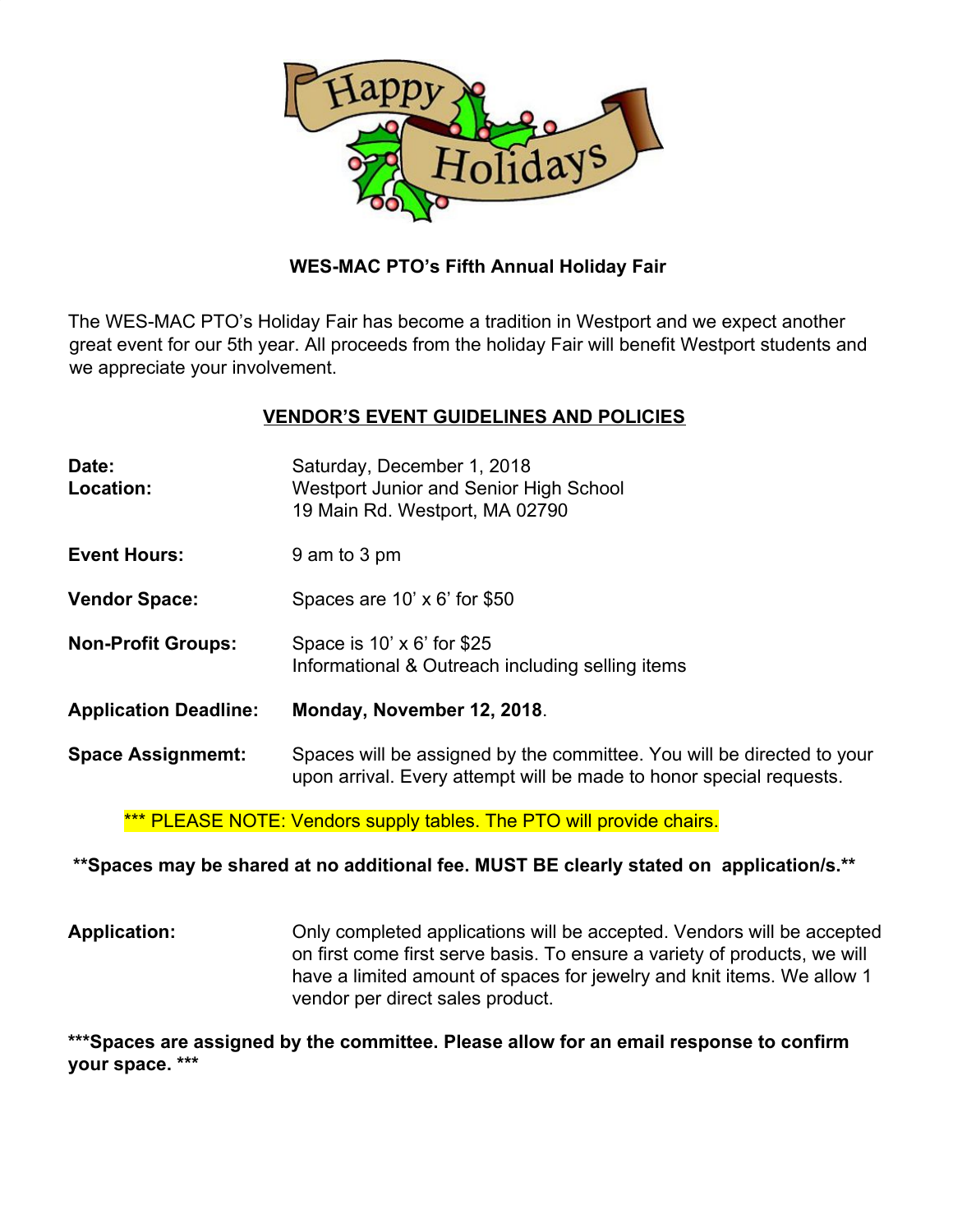| Set-Up:                     | Saturday morning, Dec.1 <sup>st</sup> from 6:30-8:30am.<br>Set up on Friday night is not allowed.                                                                                                                                                                        |  |  |
|-----------------------------|--------------------------------------------------------------------------------------------------------------------------------------------------------------------------------------------------------------------------------------------------------------------------|--|--|
| <b>Items for Sale:</b>      | Please note we are holding our vendors responsible for respecting<br>each other 's artistry/products. We ask that you only display what you<br>have been contracted to sell.                                                                                             |  |  |
| <b>Raffle Item:</b>         | The committee asks that every vendor donate an item for our raffle. If<br>convenient please drop off ahead of time at Westport Elementary (380)<br>Old County Rd.)                                                                                                       |  |  |
| Food:                       | A variety of food and drink will be available for purchase. Each paid<br>vendor will receive 1 voucher for a free lunch (actual items to be<br>determined).                                                                                                              |  |  |
| Sales tax:                  | All vendors are responsible for adhering to sale regulations and for<br>payment of Massachusetts sales tax.                                                                                                                                                              |  |  |
| Non-Compliance:             | Any vendor found in violation of the Event Guidelines and Policies will<br>be asked to make immediate adjustments. If this is not done, the<br>vendor may be asked to leave without a refund and may be barred<br>from future events at the discretion of the committee. |  |  |
| <b>Cancellation Policy:</b> | In the event of your cancellation, kindly give us 2 weeks' notice. If you<br>cancel your space after November $16th$ refunds will be given if we find<br>an acceptable replacement.                                                                                      |  |  |
| <b>Unloading/Parking:</b>   | Unloading assignments will be given 1 week prior to the event. We<br>kindly ask that all vendors park in the back of the high school.                                                                                                                                    |  |  |

 All aisles must be clear of boxes and debris by 8:30 and vendors are expected to remain until 3pm. Please do not pack up until 3pm.

**The WES-MAC 5th Annual Holiday Fair will be advertised in local newspapers, on the Facebook event page, the Internet, and posters at local establishments, and through flyers sent home with Westport Community School students.**

 **Thank you for your interest and we hope to see you at the fair!**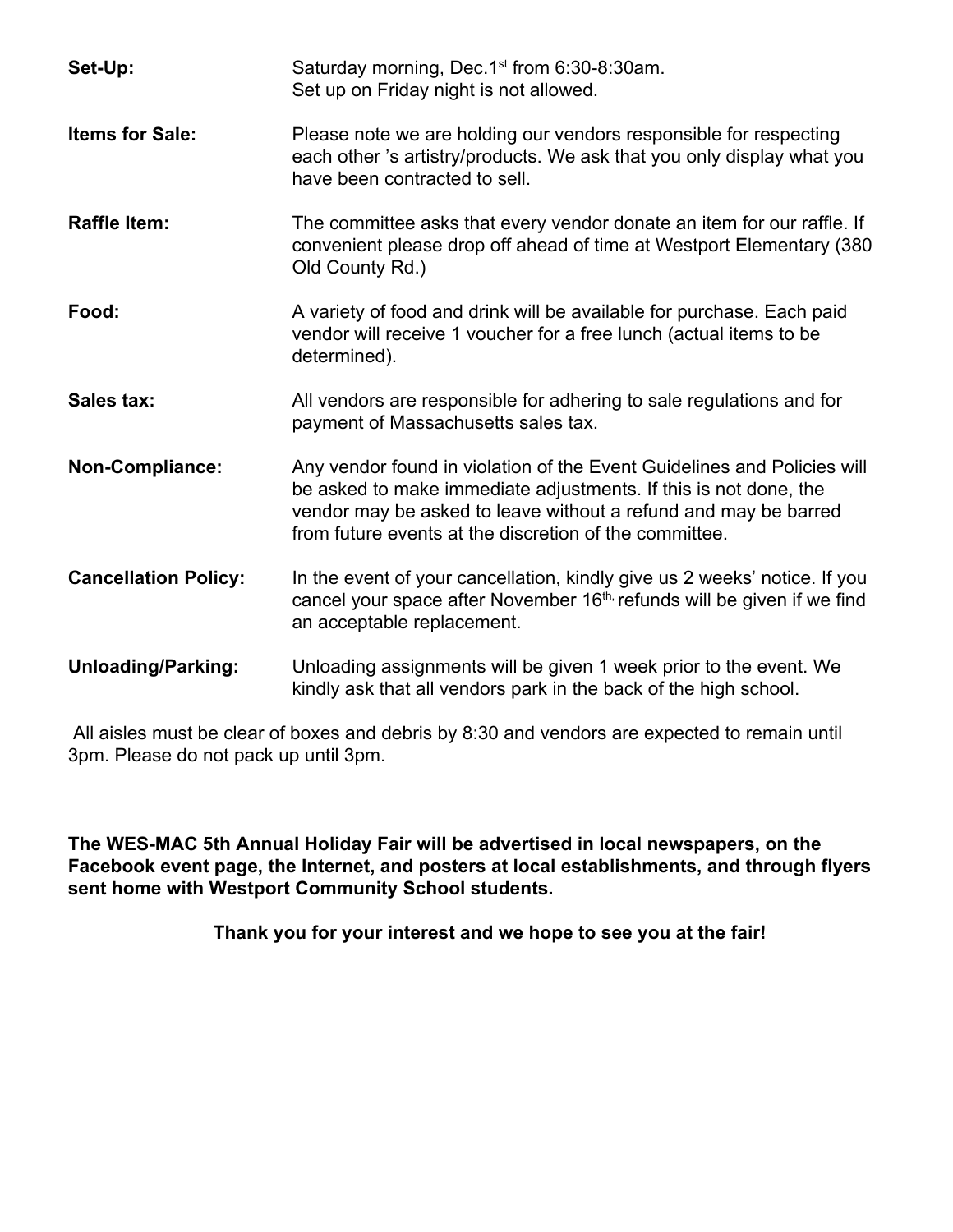# **WES-MAC PTO 5th Annual Holiday Fair Vendor Application Form**

| <b>Business Name</b>                                                                                                           |                                                                                                                             |  |  |  |  |
|--------------------------------------------------------------------------------------------------------------------------------|-----------------------------------------------------------------------------------------------------------------------------|--|--|--|--|
| <b>Vendor Name</b>                                                                                                             |                                                                                                                             |  |  |  |  |
| <b>Mailing Address</b>                                                                                                         |                                                                                                                             |  |  |  |  |
| City, State, Zip                                                                                                               |                                                                                                                             |  |  |  |  |
| Phone #                                                                                                                        |                                                                                                                             |  |  |  |  |
| <b>Email Address</b>                                                                                                           |                                                                                                                             |  |  |  |  |
| Website                                                                                                                        |                                                                                                                             |  |  |  |  |
| Facebook Page                                                                                                                  |                                                                                                                             |  |  |  |  |
| Etsy                                                                                                                           | <u> 1989 - Johann Stoff, amerikansk politiker (d. 1989)</u>                                                                 |  |  |  |  |
| Detailed/specific description of product/s:                                                                                    |                                                                                                                             |  |  |  |  |
| <b>Category (Check all that apply)</b><br>pottery/ceramics<br>soap/essences<br>direct sales<br>painting<br>glassworks<br>other | baskets/wreaths<br>knit/crochet<br>furniture<br>food<br>floral<br>jewelry<br>photography<br>Children's clothing/accessories |  |  |  |  |
| <b>Price Range:</b>                                                                                                            |                                                                                                                             |  |  |  |  |
| Raffle item:<br>We ask each vendor to donate an item for our raffle.                                                           |                                                                                                                             |  |  |  |  |
|                                                                                                                                |                                                                                                                             |  |  |  |  |
| Fees:<br>10X6 space: \$50:<br>Non-Profit Group: \$25                                                                           |                                                                                                                             |  |  |  |  |
| Checks and Money Orders made payable to WES-MAC PTO Note - "Holiday Fair"                                                      |                                                                                                                             |  |  |  |  |
| Number of 10x6 spaces required<br>#                                                                                            |                                                                                                                             |  |  |  |  |